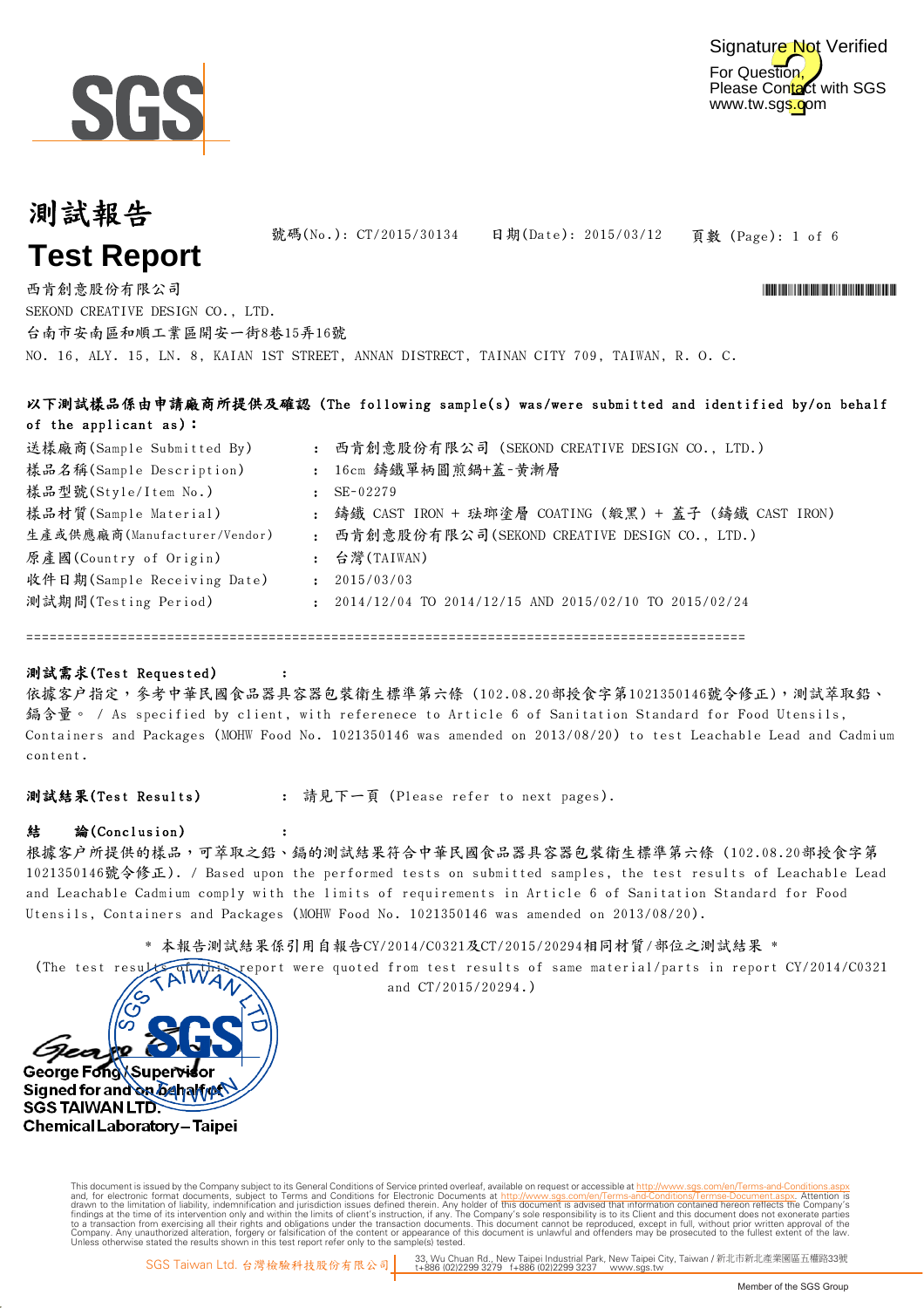

號碼(No.): CT/2015/30134 日期(Date): 2015/03/12

頁數 (Page): 2 of 6

通過(PASS)

西肯創意股份有限公司 \*CT/2015/30134\* SEKOND CREATIVE DESIGN CO., LTD. 台南市安南區和順工業區開安一街8巷15弄16號

NO. 16, ALY. 15, LN. 8, KAIAN 1ST STREET, ANNAN DISTRECT, TAINAN CITY 709, TAIWAN, R. O. C.

### 測試結果 (Test Results)

測試部位(PART NAME) No.1 : 黑色塗層 (BLACK COATING (CY/2014/C0321 No.1))

No.1  $0.1$  |  $n.d.$ (※) 5  $0.1$  |  $n.d.$ (※) 5 0.1 | n.d. (※) 5  $0.1$   $n.d.$ (※) 5  $0.1 \quad | \quad n.d. \quad | \quad 5$ 鉛 / Lead 定量 極限 (LOQ) 測試方法 (Method) mg/L 參考食品器具、容器、包裝檢驗方 法-玻璃、陶瓷器、施琺瑯之檢驗 (102年9月6日部授食字第1021950329 mg/L mg/L 結果 (Result) 測試項目 (Test Items) mg/L 容積 (Volume) (ml) 單位 (Unit) mg/L 限值 (Limit) (※)  $0.1$   $n.d.$ (※) 5 0.01 0.122 (※) 0.5 0.052 (※) 0.5 0.072 (※) 0.5 0.01 0.100 (※) 0.5 0.040 (※) 0.5 0.035 (※) 0.5 鎘 / Cadmium 620 號公告),以感應耦合電漿原子發射 光譜儀分析. / As described in Method of Test for Food Utensils, containers and Packages - Test of Glass, Porcelain and Enameled Products (MOHW Food No. 1021950329 announced, September 6, 2013), Analysis was performed by ICP-AES. mg/L mg/L mg/L mg/L mg/L mg/L mg/L

This document is issued by the Company subject to its General Conditions of Service printed overleaf, available on request or accessible at http://www.sqs.com/en/Terms-and-Con and, for electronic format documents, subject to Terms and Conditions for Electronic Documents at http://www.sgs.com/en/Terms-and-Conditions/Terms-Document aspx. Attention is drawn to the limitation of lability, indemnific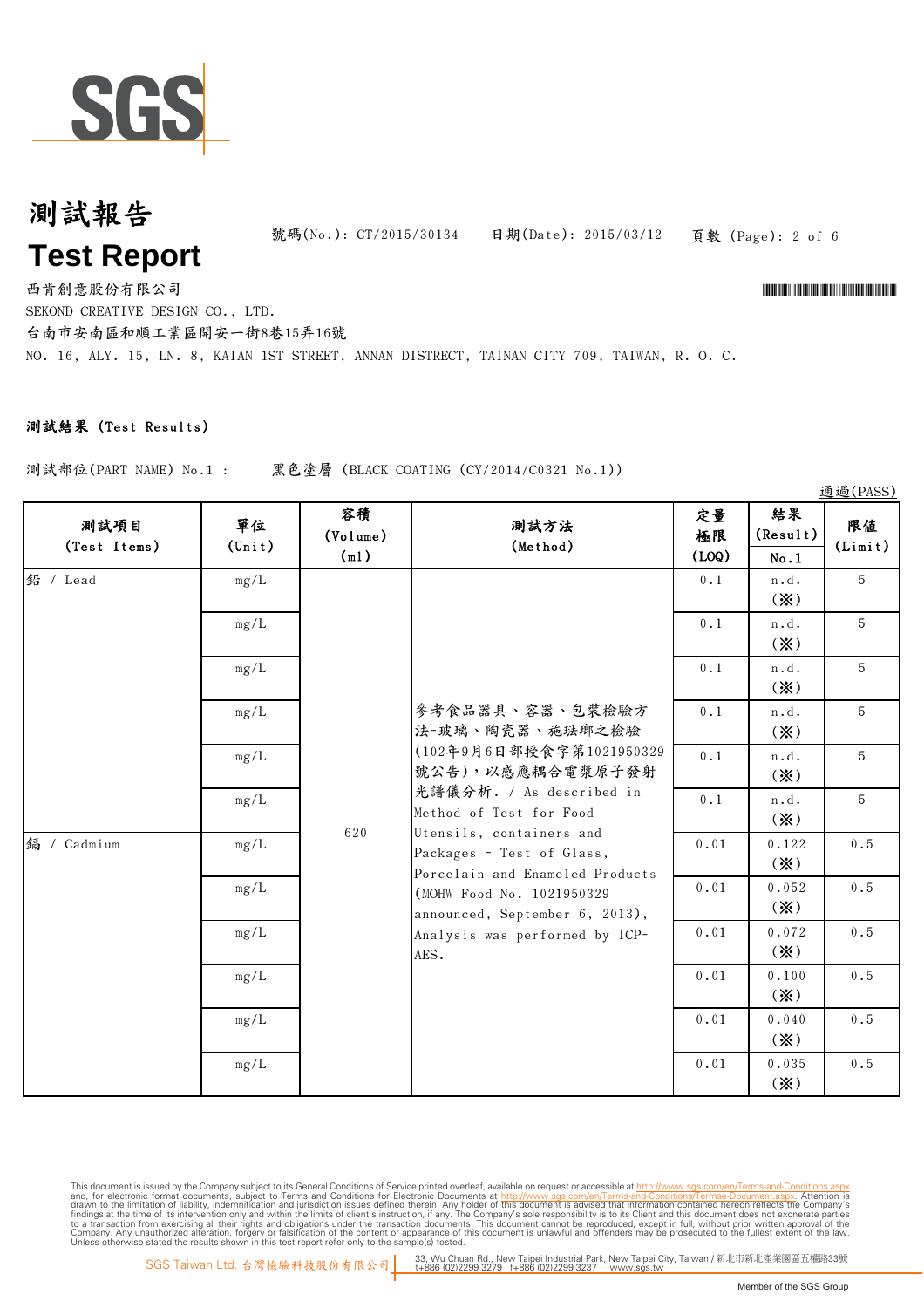

號碼(No.): CT/2015/30134 日期(Date): 2015/03/12

頁數 (Page): 3 of 6

西肯創意股份有限公司 \*CT/2015/30134\*

SEKOND CREATIVE DESIGN CO., LTD.

台南市安南區和順工業區開安一街8巷15弄16號

NO. 16, ALY. 15, LN. 8, KAIAN 1ST STREET, ANNAN DISTRECT, TAINAN CITY 709, TAIWAN, R. O. C.

測試部位(PART NAME) No.2 : 黑色塗層 (BLACK COATING (CT/2015/20294 No.2))

No.2 0.1 | n.d. (※1) 17 0.1 | n.d. (※1) 17  $0.1$  |  $n.d.$ (※1) 17  $0.1$  |  $n.d.$ (※1) 17  $0.1 \quad \text{ln.d.}$  $(* 1)$ 17  $0.1 \quad \text{ln.d.} \quad 17$ 參考食品器具、容器、包裝檢驗方 法-玻璃、陶瓷器、施琺瑯之檢驗 (102年9月6日部授食字第1021950329 號公告),以感應耦合雷漿原子發射 光譜儀分析. / As described in 鉛 / Lead 測試項目 (Test Items)  $\mu$ g/cm<sup>2</sup>  $\mu$ g/cm<sup>2</sup>  $\mu$  g/cm²  $\mu$ g/cm<sup>2</sup>  $\mu$  g/cm<sup>2</sup>  $\mu$ g/cm<sup>2</sup> 單位  $(T + \mu)$  (Volume) (ml) 客積 ┃ ………… 定量 ┃ 結果 (Result) 限值 (Limit) 定量 極限 (LOQ) 通過(PASS) 測試方法 (Method)  $(* 1)$  $0.01$   $n.d.$ (※1) 1.7  $0.01$   $\ln d$ . (※1) 1.7 0.01 0.05 (※1) 1.7 0.01 0.05 (※1) 1.7 0.01 0.12 (※1) 1.7 0.01 0.11 (※1) 1.7 230 Method of Test for Food Utensils, containers and Packages - Test of Glass, Porcelain and Enameled Products (MOHW Food No. 1021950329 announced, September 6, 2013), Analysis was performed by ICP-AES. 鎘 / Cadmium  $\mu$  g/cm<sup>2</sup>  $\mu$ g/cm<sup>2</sup>  $\mu$  g/cm<sup>2</sup>  $\mu$  g/cm<sup>2</sup>  $\mu$ g/cm<sup>2</sup>  $\mu$ g/cm<sup>2</sup>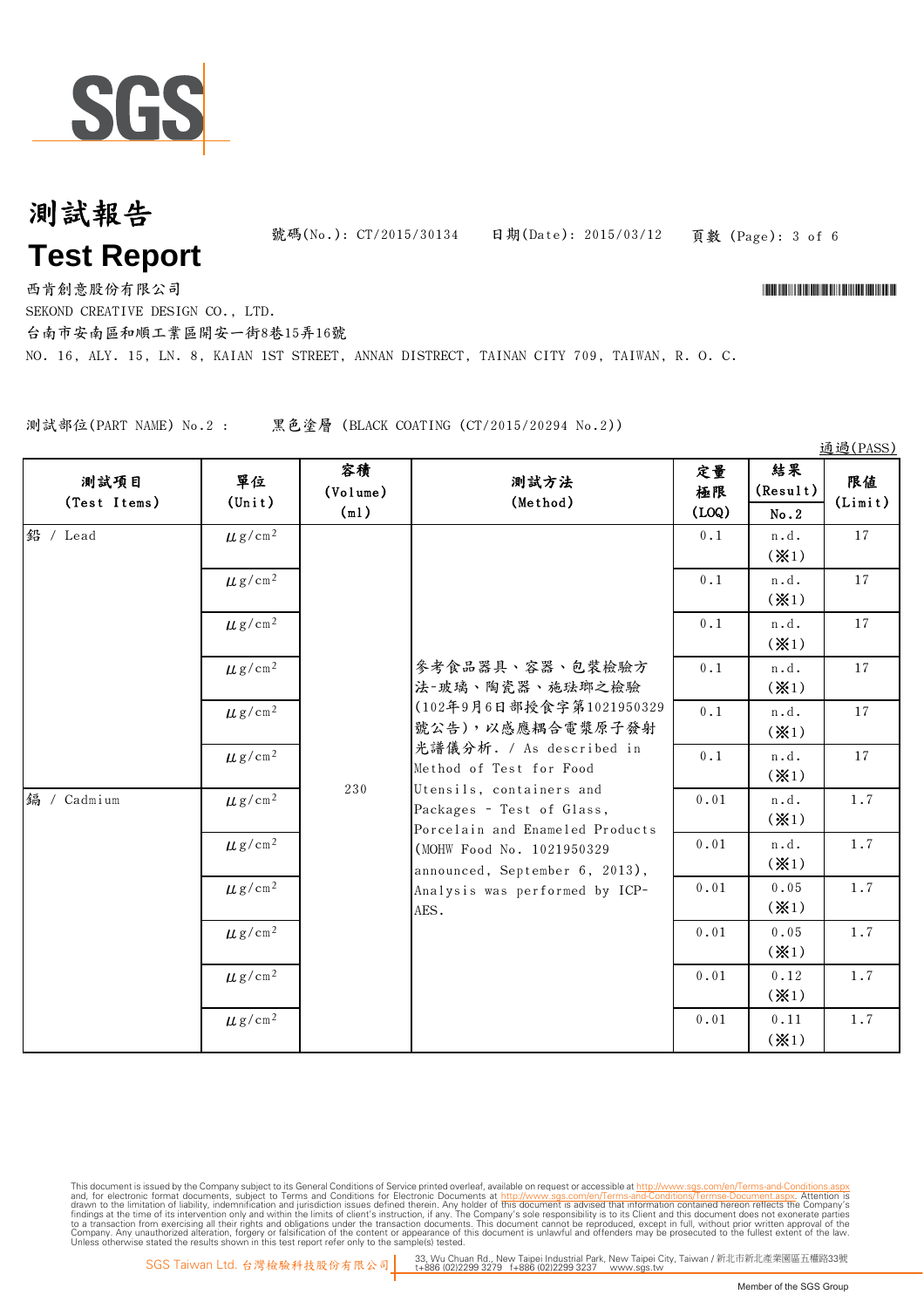

號碼(No.): CT/2015/30134 日期(Date): 2015/03/12

頁數 (Page): 4 of 6

NO. 16, ALY. 15, LN. 8, KAIAN 1ST STREET, ANNAN DISTRECT, TAINAN CITY 709, TAIWAN, R. O. C. 西肯創意股份有限公司 \*CT/2015/30134\* SEKOND CREATIVE DESIGN CO., LTD. 台南市安南區和順工業區開安一街8巷15弄16號

### 備註(Note):

- 1.  $mg/L = ppm$
- 2. LOQ = Limit of Quantification (定量極限)
- 3. n.d. = Not Detected = less than LOQ (未檢出)
- 4. 基於商業競爭及其他因素考量,除了第一頁的資料以外,顧客表示無法提供其餘與樣品相關的資料。/ Due to the commercial competition and other consideration the client can't provide information related to the submitted sample besides the information listed on the page one.
- 5. 測試報告僅就委託測試事項提供測試結果,至若本產品之合法性,仍應由主 管機關依法判斷。(The test report is the test result issued by the testing institutions as requested by the consignor. Regarding to the legitimacy of the product, it shall be determined by the authorities according to the  $law.)$

6. (※): With reference to CY/2014/C0321. (參考CY/2014/C0321.)

7. (※1): With reference to CT/2015/20294. (參考CT/2015/20294.)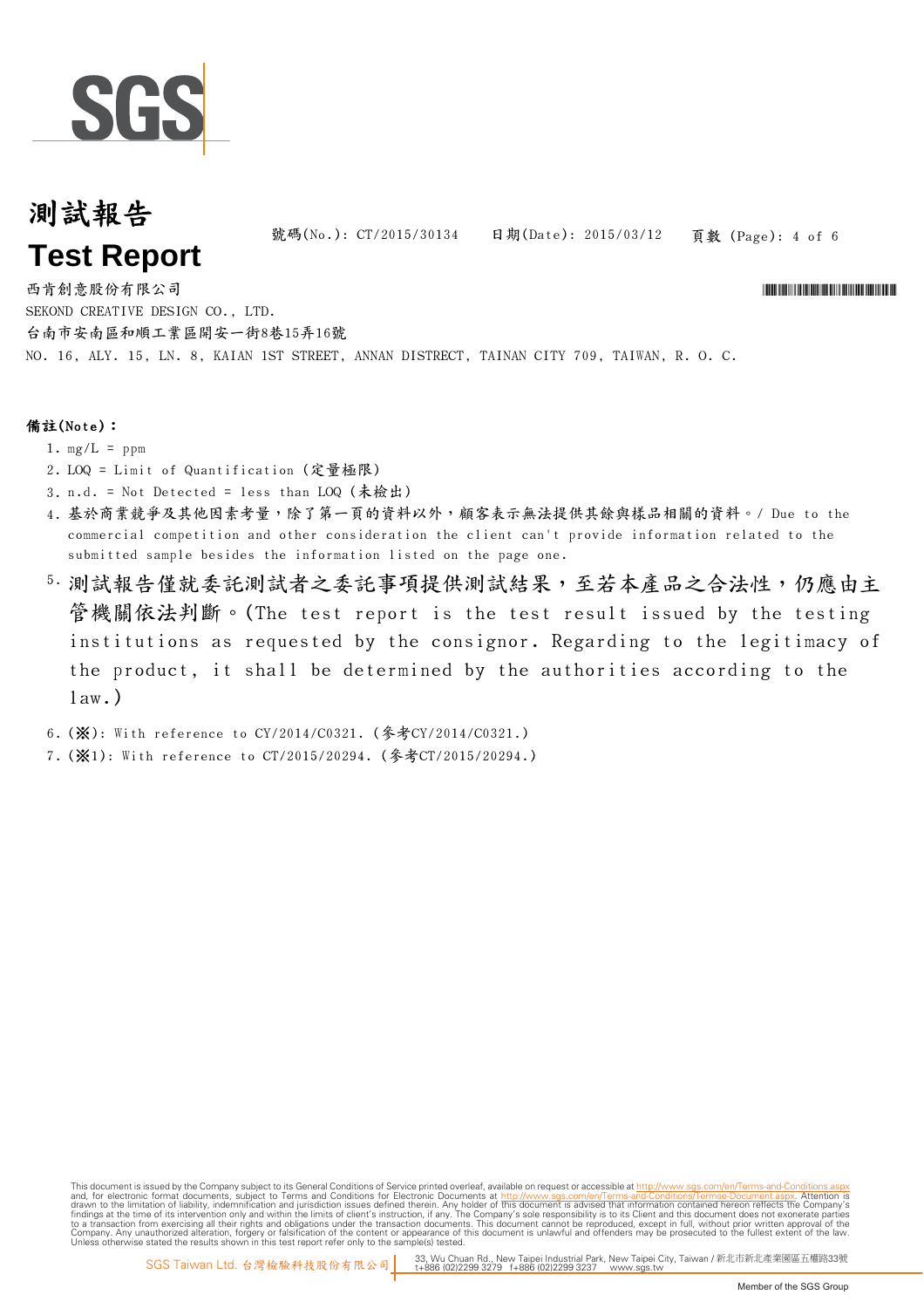

# 測試報告

頁數 (Page): 5 of 6 號碼(No.): CT/2015/30134 日期(Date): 2015/03/12

# **Test Report**

NO. 16, ALY. 15, LN. 8, KAIAN 1ST STREET, ANNAN DISTRECT, TAINAN CITY 709, TAIWAN, R. O. C. 西肯創意股份有限公司 \*CT/2015/30134\* SEKOND CREATIVE DESIGN CO., LTD. 台南市安南區和順工業區開安一街8巷15弄16號

### \* 照片中如有箭頭標示,則表示為實際檢測之樣品/部位. \* (The tested sample / part is marked by an arrow if it's shown on the photo.)

# CT/2015/30134



# CT/2015/30134 NO.1